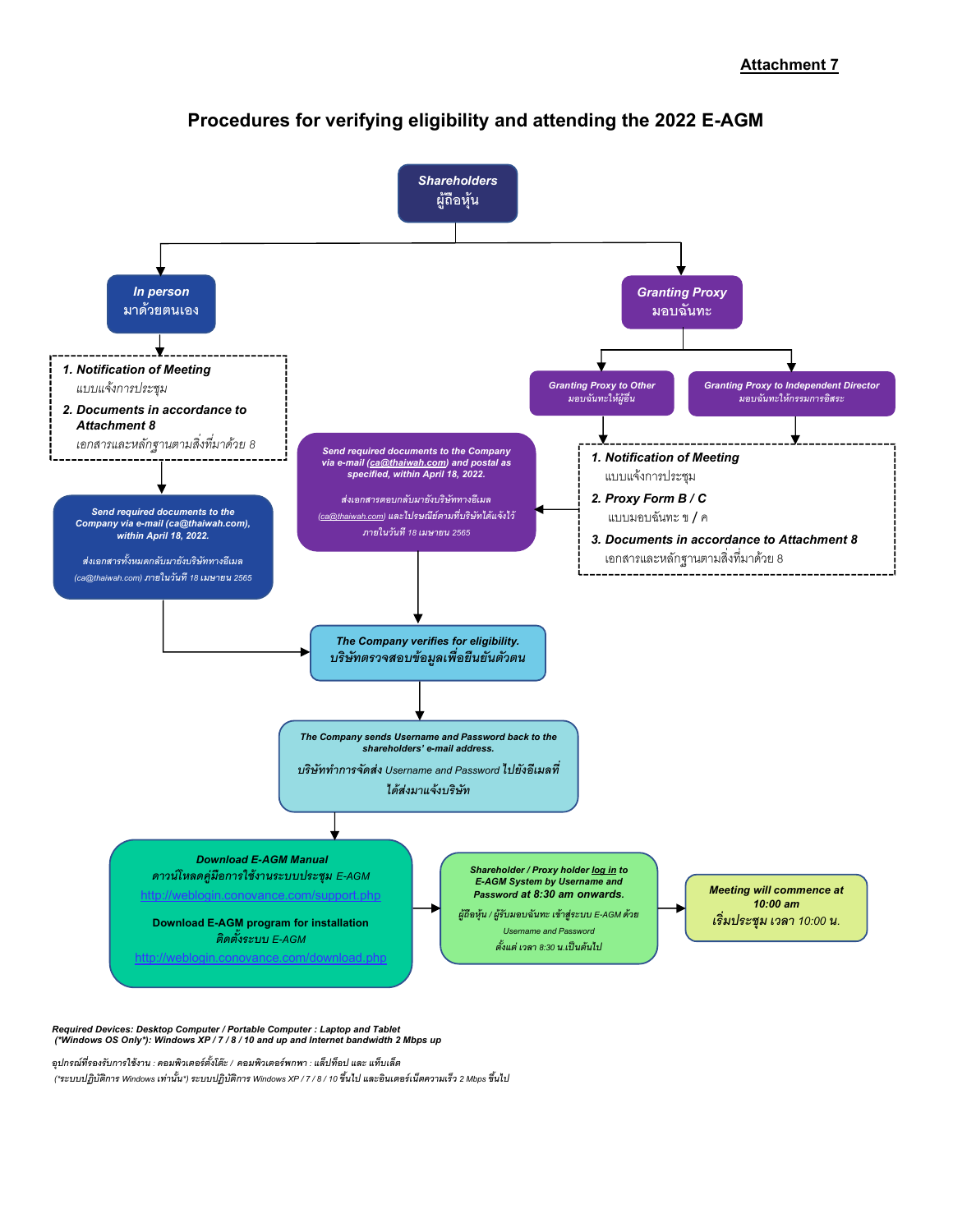## Attachment 7

The 2022 Annual General Meeting ("AGM") of the Company will be held via teleconference through an online electronic application platform ("E-AGM") which will be conducted in accordance with the laws and regulations regarding an electronic meeting (E-Meeting). The Meeting agendas, as per the invitation that had been send out to all shareholders. The details of the AGM are as per the following:

#### Opening and conducting the meeting

The Company will conduct the E-AGM in accordance with the Company's Articles of Association relating to shareholders' meeting, in Attachment 13.

### If the shareholder is attending the Meeting:

The shareholders must fill up their information and sign their names in the Notification of Meeting Form and send them back to Company via email: ca@thaiwah.com within Monday, April 18, 2022. Upon verifying the names of shareholders as of the date of determining who is eligible to attend the meeting, which is March 9, 2022, the Company will then send the USERNAME and PASSWORD back to the shareholders' email address that the shareholders have notified the Company for attending the E-AGM.

#### If the shareholder would like to appoint a proxy to attend the Meeting:

A shareholder may appoint a proxy to attend the Meeting and vote on his/her behalf by completing and signing, Proxy Form B. However, if you are a foreign shareholder who appoints a custodian in Thailand to keep and safeguard your shares, you can choose to use either Proxy Form B or Proxy Form C. Both Proxy Forms B and C are attached in Attachment 9. If a shareholder wishes to give a proxy to an independent director, that shareholder may appoint either:

- 1. Dr. Jingjai Hanchanlash; or
- 2. Mr. Chanin Archjananun,

as a proxy. Their profiles are shown in Attachment 10. The executed Notification of Meeting Form and Proxy Form, together with all documents, is to be submitted to the Company in advance via email: ca@thaiwah.com and send the originals via postal mail to the Company Secretary, THAI WAH PUBLIC COMPANY LIMITED, No. 21/11, 21/13, 6th Floor, Thai Wah Tower I, South Sathorn Road, Tungmahamek, Sathorn, Bangkok 10120 and must reach the Company within Monday, April 18, 2022. For your convenience, the Company will affix Baht 20 duty stamp on the proxy forms.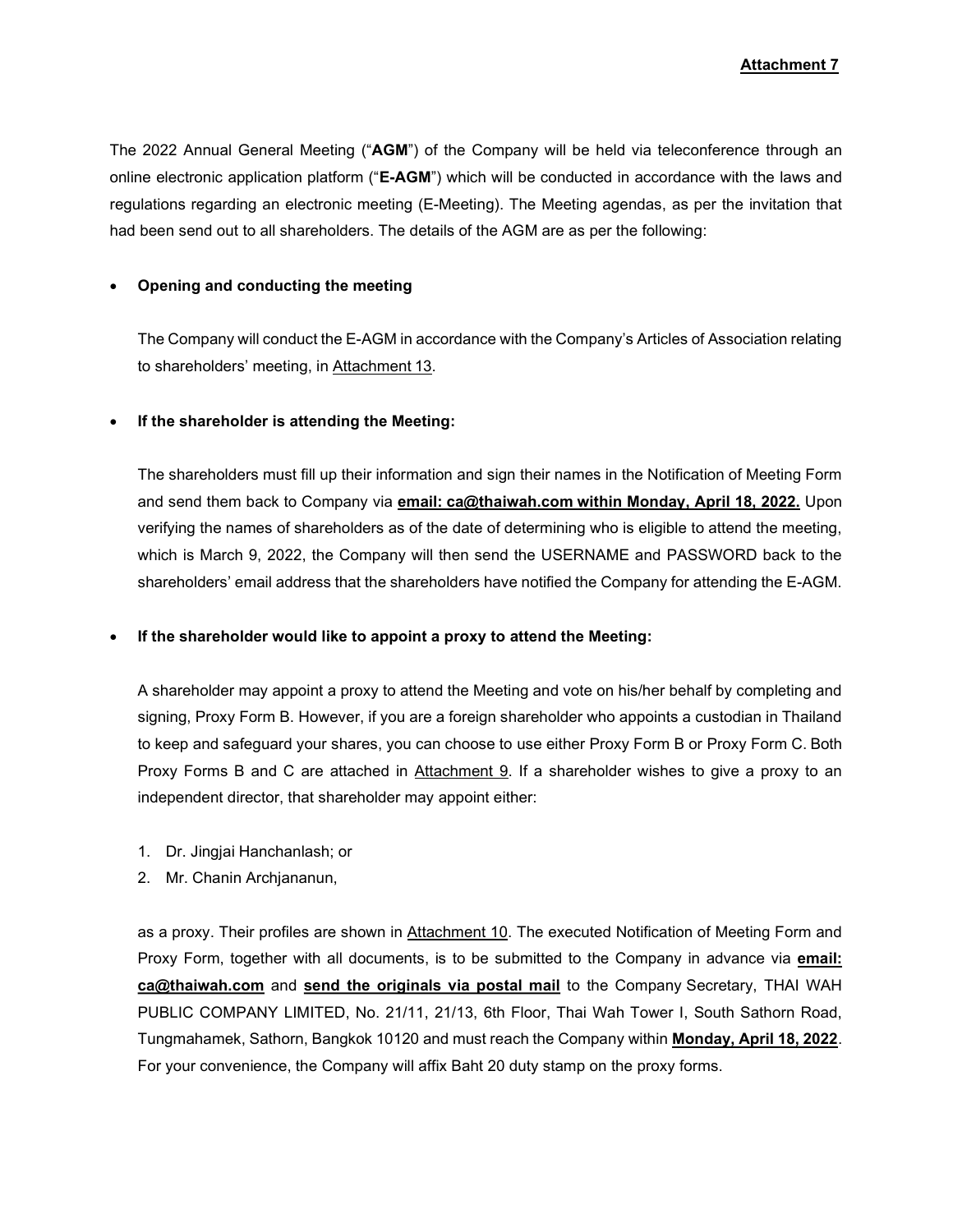In order to comply with the requirements under the Notification of the Capital Market Supervisory Board No. TorJor. 79/2564 re: Criteria on the General Solicitation Relating to the Appointment of Proxy by the Shareholders to Attend and Vote in the Shareholders' Meeting, the Company hereby informs the shareholders as follows:

- Shareholders should carefully study the details of the meeting agenda prior to appointing a proxy.
- In the case that a shareholder appoints an independent director as his/her proxy and such shareholder has cast his/her vote on each agenda item on Proxy Form B in advance, the Company will record the votes of such shareholder in accordance with the votes specified on such proxy form. If the shareholder who appoints an independent director as his/her proxy does not cast his/her vote on the proxy form in advance, the independent director who has been appointed as a proxy shall cast the votes on behalf of the shareholder as he/ she deems suitable and appropriate.

In the case that the Company fails to record your votes as indicated on the proxy form, and such failure or omission causes damage to you, you will be eligible to pursue legal proceedings.

In the case that a shareholder wishes to cancel the appointment of a proxy, the shareholder may notify the Chairman of the Board, in writing, prior to the commencement of the meeting (that is, by Friday, April 22, 2022 at 10.00 hrs.).

### Procedure to attend E- AGM

- 1. Shareholders or proxies can download manual for installation and usage at http://weblogin.conovance.com/support.php
- 2. Shareholders or proxies can download the program for installation at http://weblogin.conovance.com/download.php

## Required device and Internet speed for installation the program for E-AGM system

- 1. Devices should be support Microsoft Windows Operating Systems: Windows OS only: XP/ 7/ 8/ 10
	- Desktop Computer
	- Portable Computer: Laptop / Tablet
- 2. Internet Bandwidth : 2 Mbps or higher